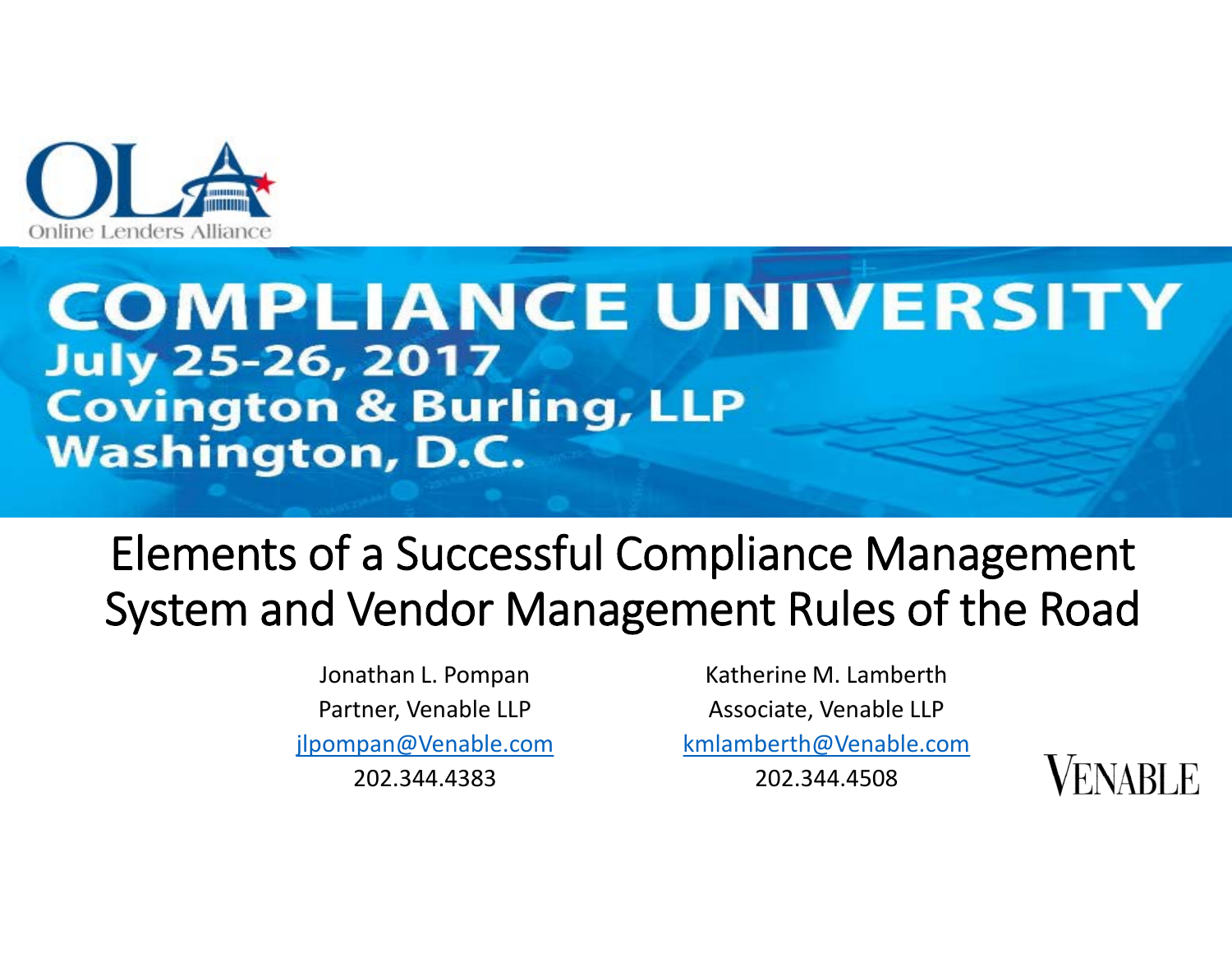# **Legal Disclaimer**

Any content included in this presentation or discussed during this session ("Content") is presented for educational and general reference purposes only. Content is provided as a courtesy to be used for informational purposes only. The Content is not intended to serve as legal or other advice. Venable LLP does not represent or warrant that the Content is accurate, complete or current for any specific or particular purpose or application. This information is not intended to be a full and exhaustive explanation of the law in any area, nor should it be used to replace the advice of your own legal counsel. The views and opinions of the speakers expressed herein are solely those of the presenters and not Venable LLP or its clients. ATTORNEY ADVERTISING.

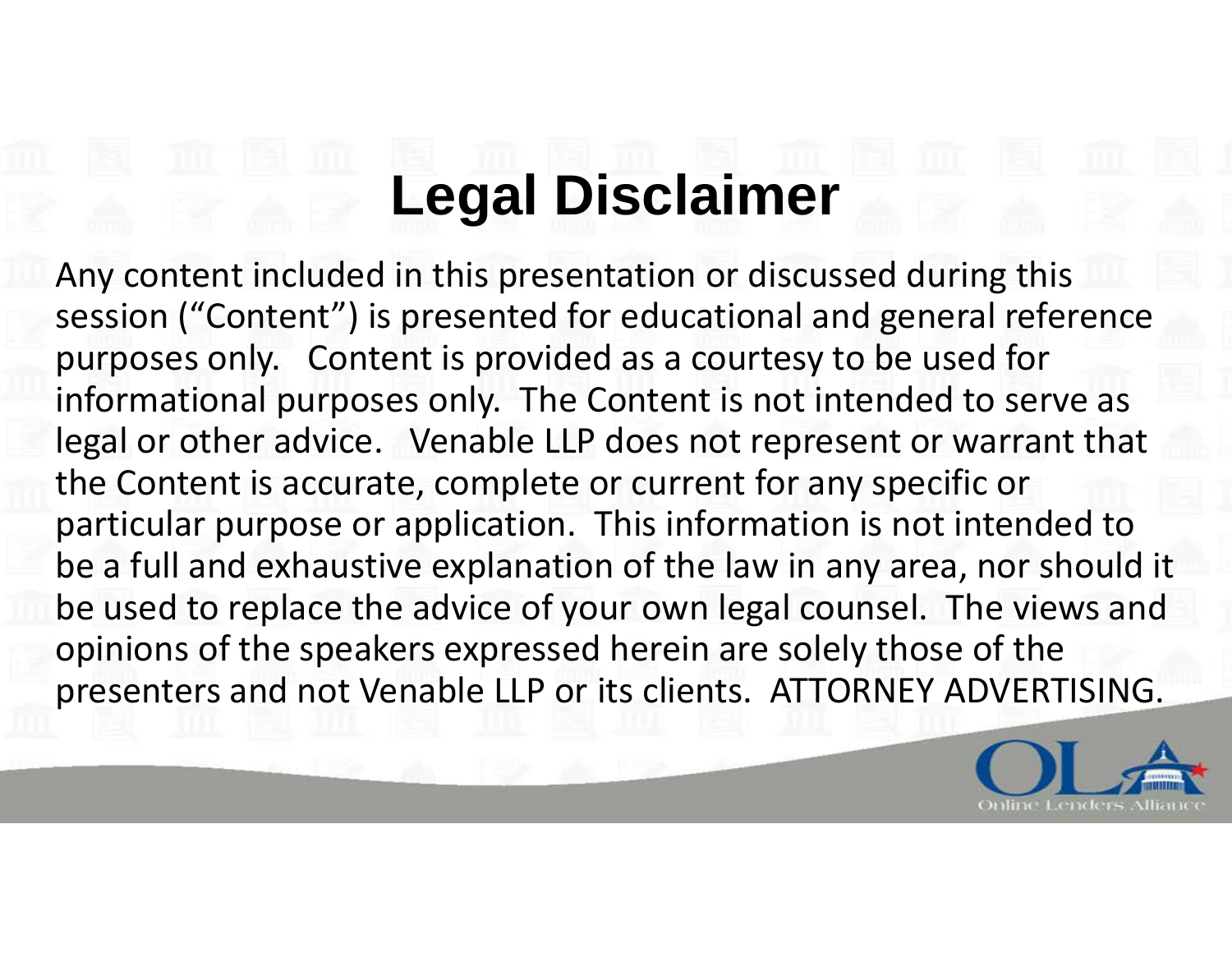### **What is a Compliance Management System (CMS)?**

- According to the CFPB, a "robust and effective **compliance management system**" is a critical component of the structure of an organization.
- The CFPB defines a CMS by having four interdependent control components: **board and management oversight, compliance program, response to consumer complaints, and compliance audit.**

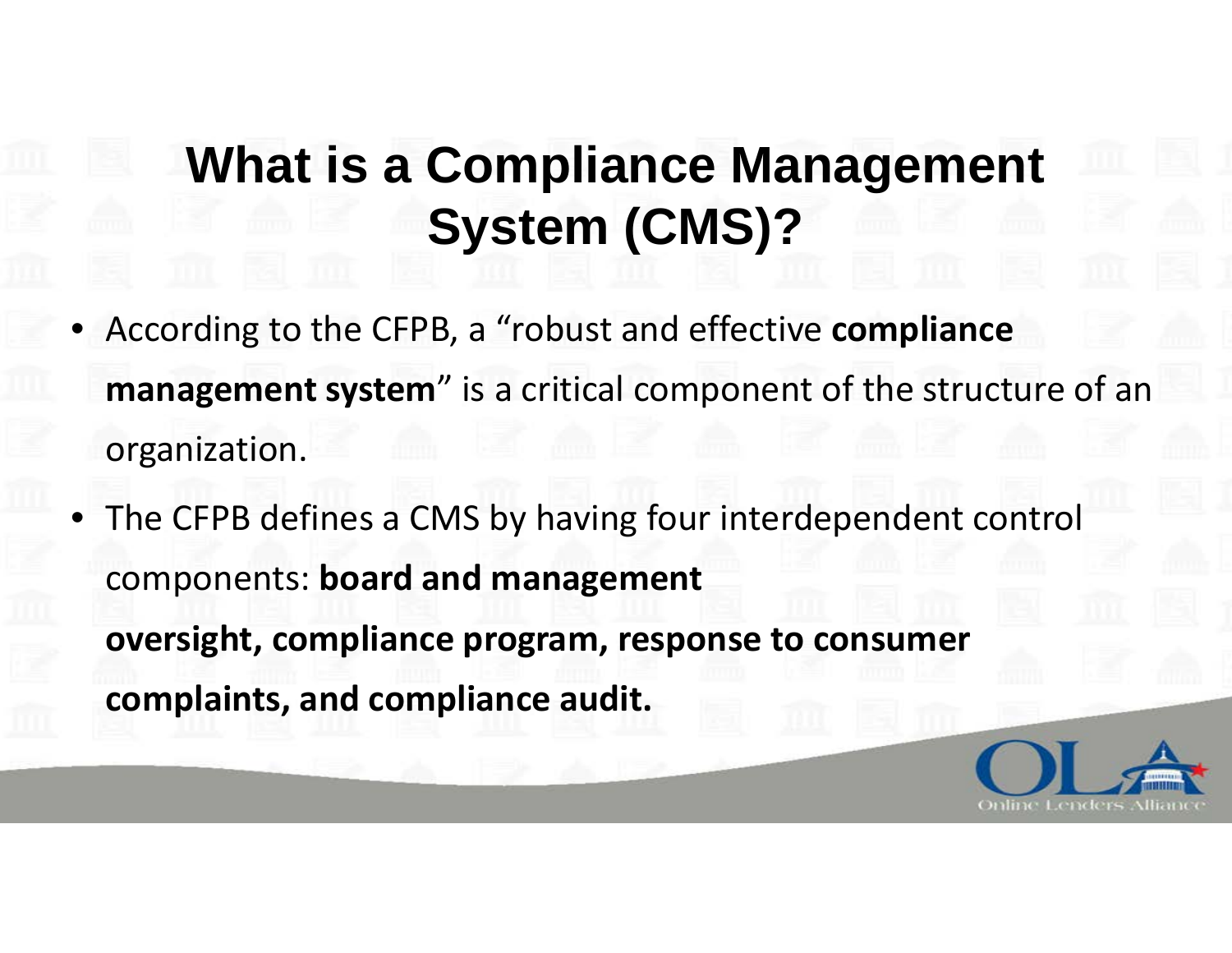## **Why is a CMS Important?**

- Helps to manage risk
	- Changing product and service offerings
	- New legislation, regulation, interpretations, court decisions that address developments in the marketplace and are relevant to the product and service offerings of the organization
	- Noncompliance with consumer protection laws may result in:
		- Litigation, monetary penalties, and other formal enforcement actions; and reputation risk

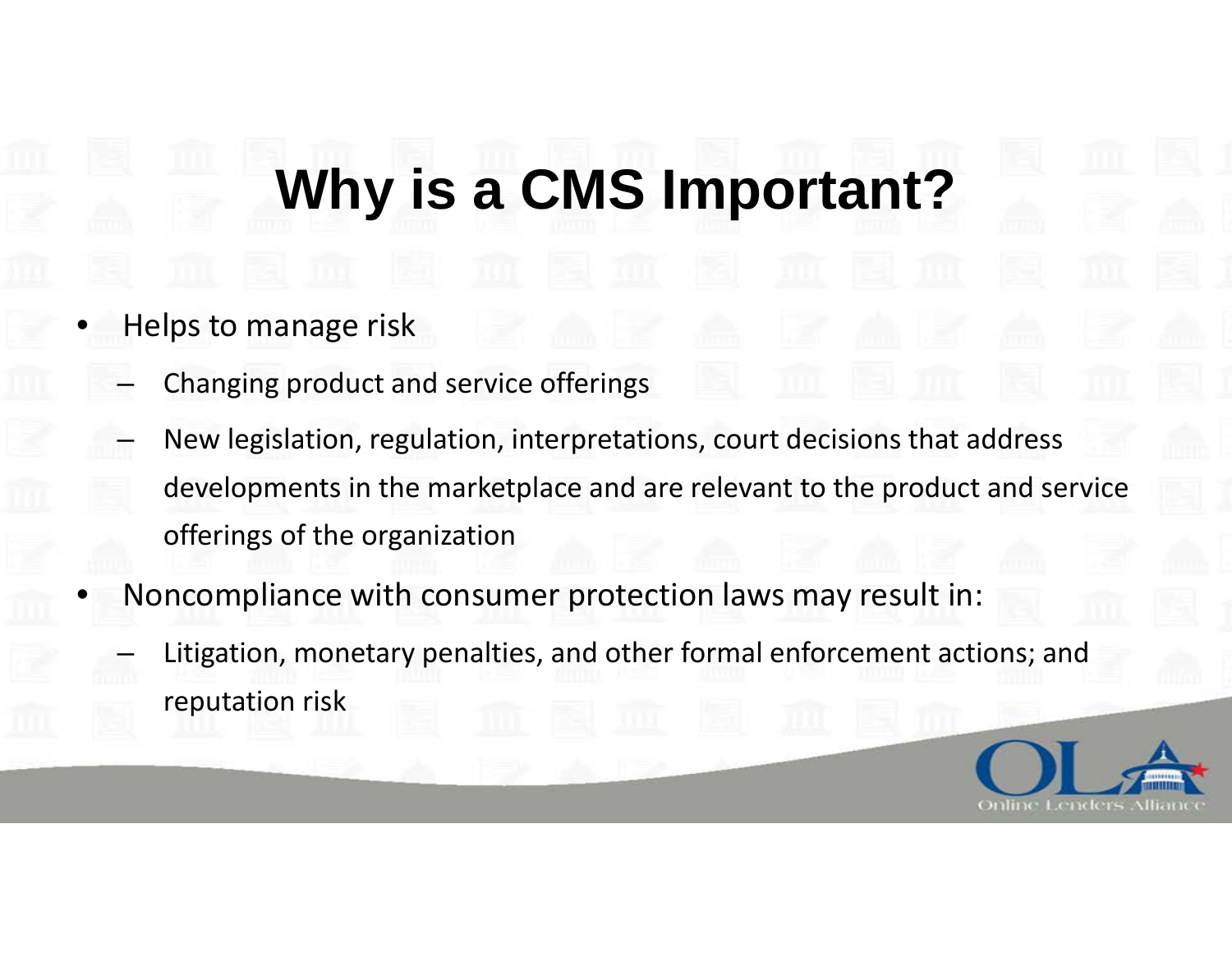## **Board and Management Oversight**

- Compliance with law and regulation managed as an integral part of any lender's or service provider's strategy.
- The board of directors and management recognize the scope and implications of laws and regulations that apply to their organization.
- Establish a compliance management system that not only protects the organization, but also uses resources effectively and minimizes disruptions in daily activities.

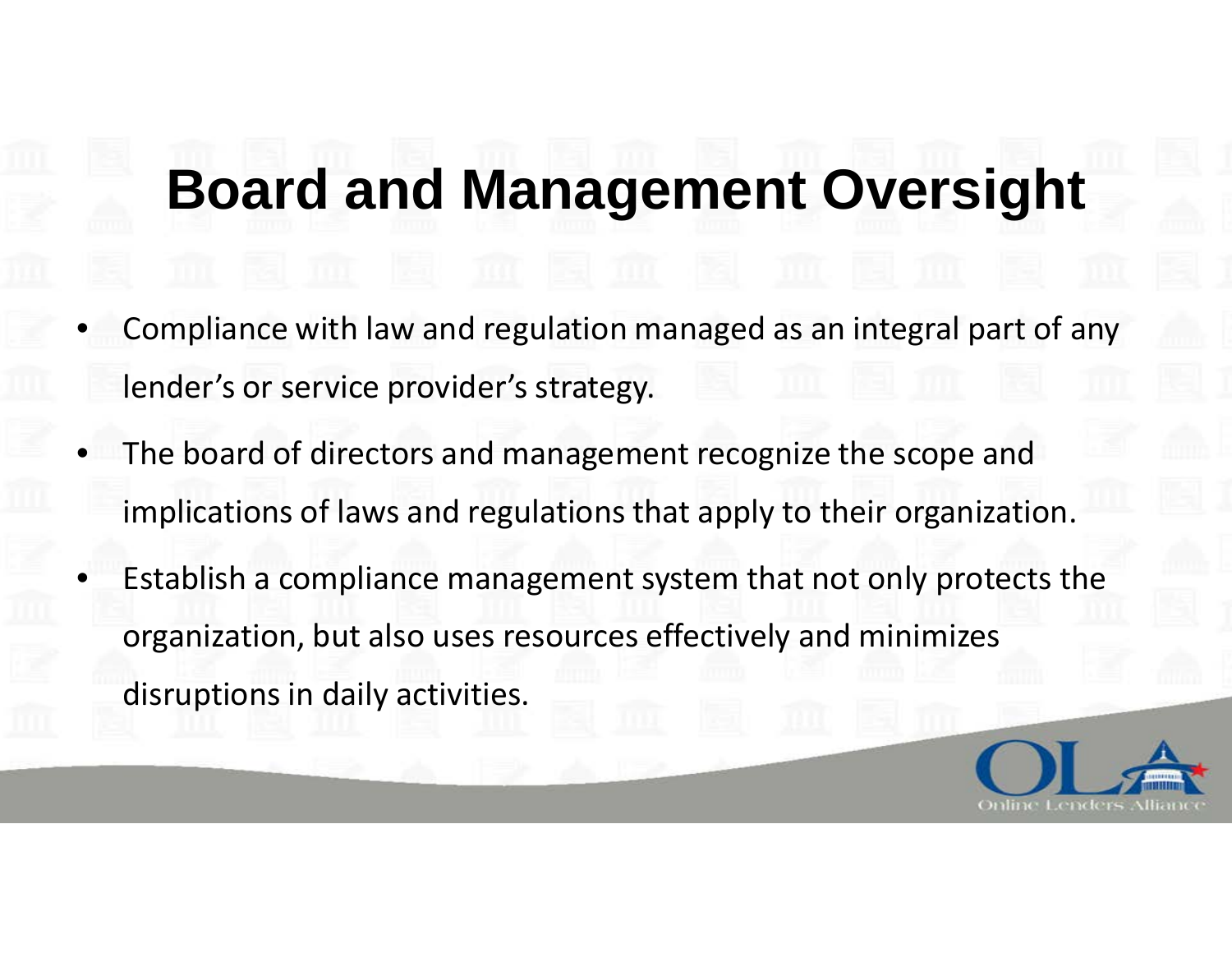### **Compliance Program**

- Elements:
	- Policies and Procedures (subject to regular review and update)
	- Training board, management, and staff
	- Monitoring proactive approach and regular reviews
- Prevent or reduce regulatory violations, provide cost efficiencies, and sound business practices

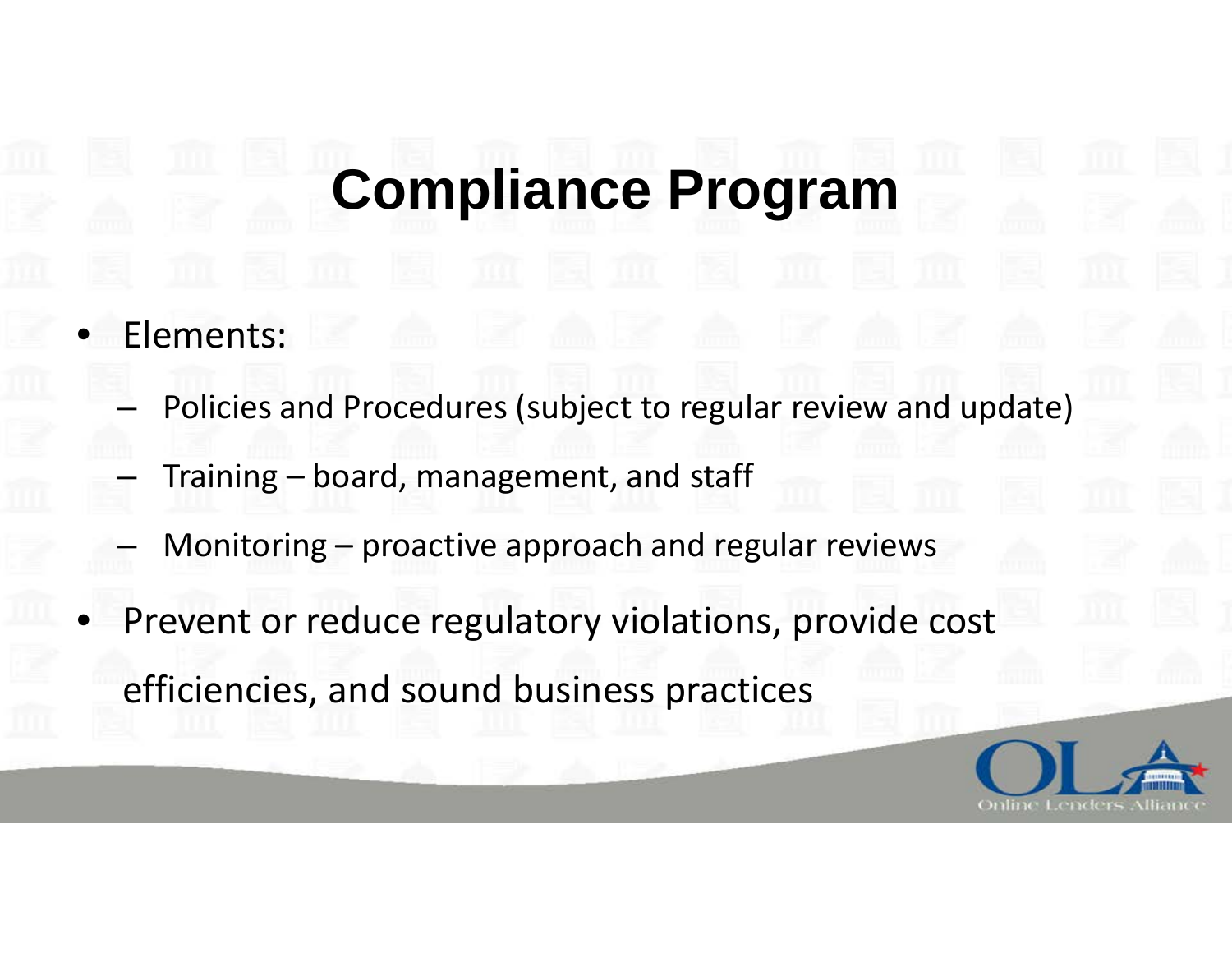#### **Consumer Complaint Response**

Composed of two separate prongs:

- 1. Consumer complaints are appropriately captured (i.e., categorized as complaints, regardless of source), resolved, and escalated as appropriate
- 2. Consumer complaints are evaluated to identify weakness in compliance management or other systemic issues
	- If systemic issues are present, may adjust business as a result

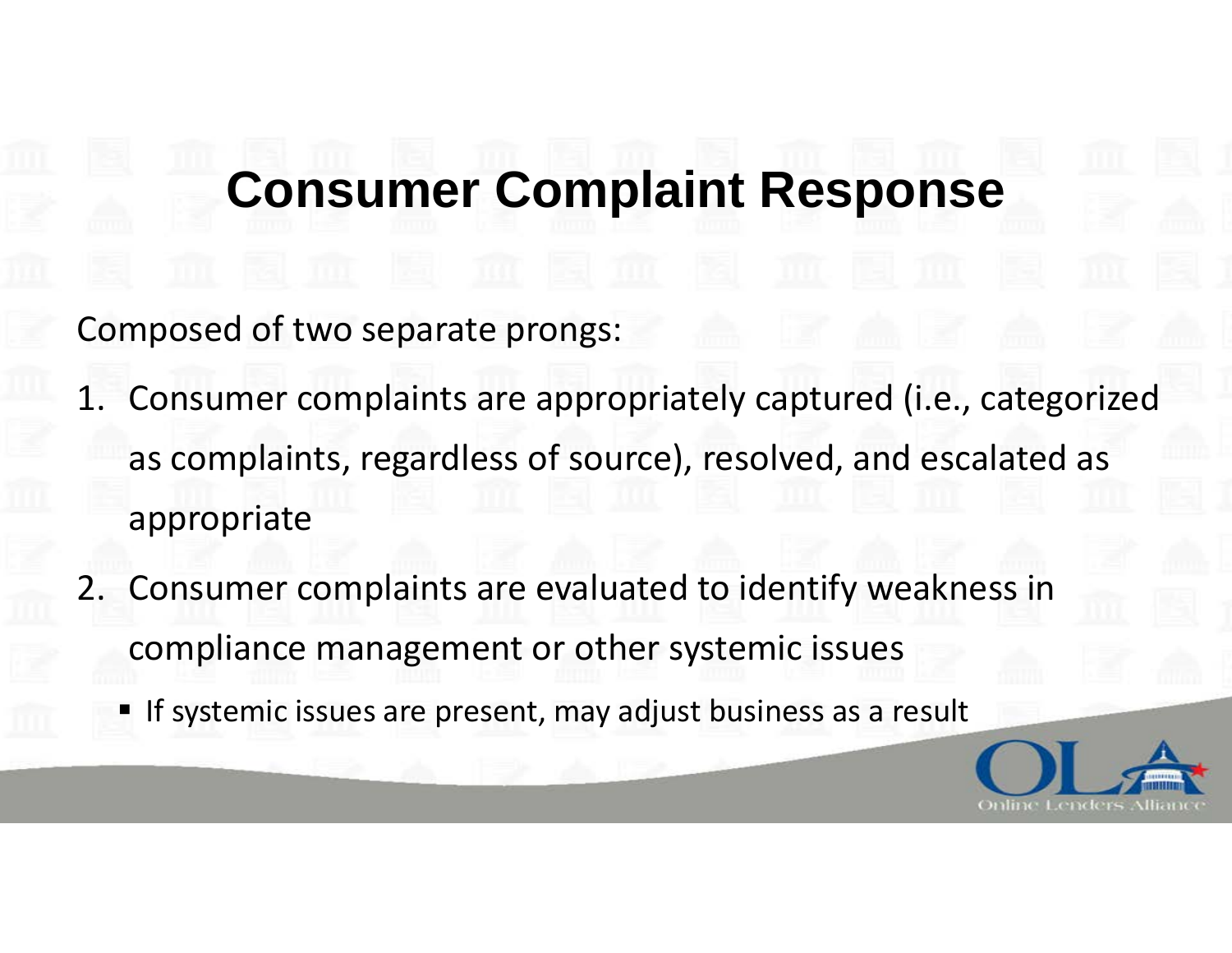# **Compliance Audit**

- A compliance audit is an independent review of an institution's compliance with consumer protection laws and regulations and adherence to internal policies and procedures.
- The audit helps management ensure ongoing compliance and identify compliance risk conditions. It complements the institution's internal monitoring system.
- The Board should determine the scope of an audit, and the frequency with which audits are conducted.
- All aspects of an audit should be documented, including scope, identified gaps, and remediation or other corrective action.

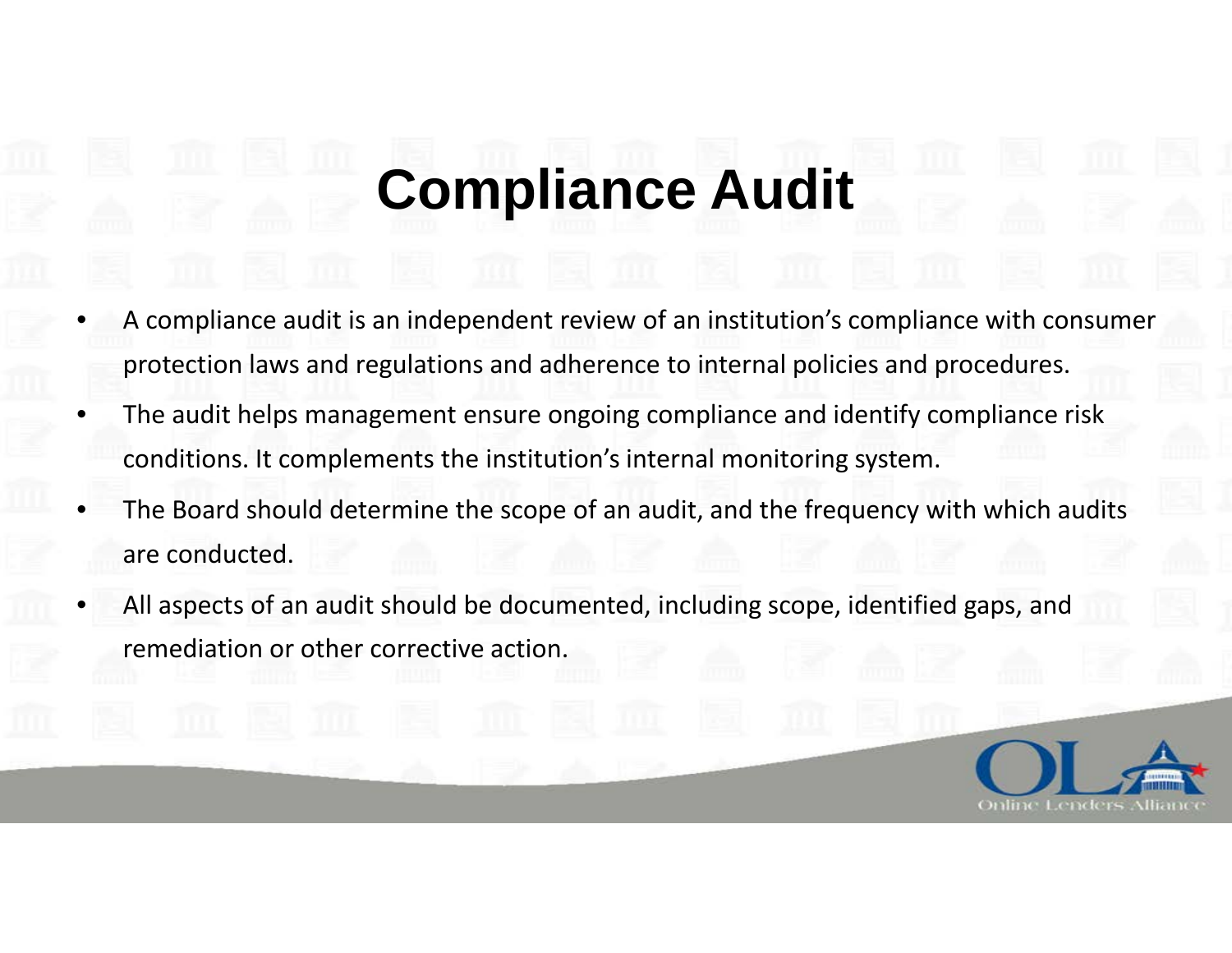## **What does the CFPB / States Expect?**

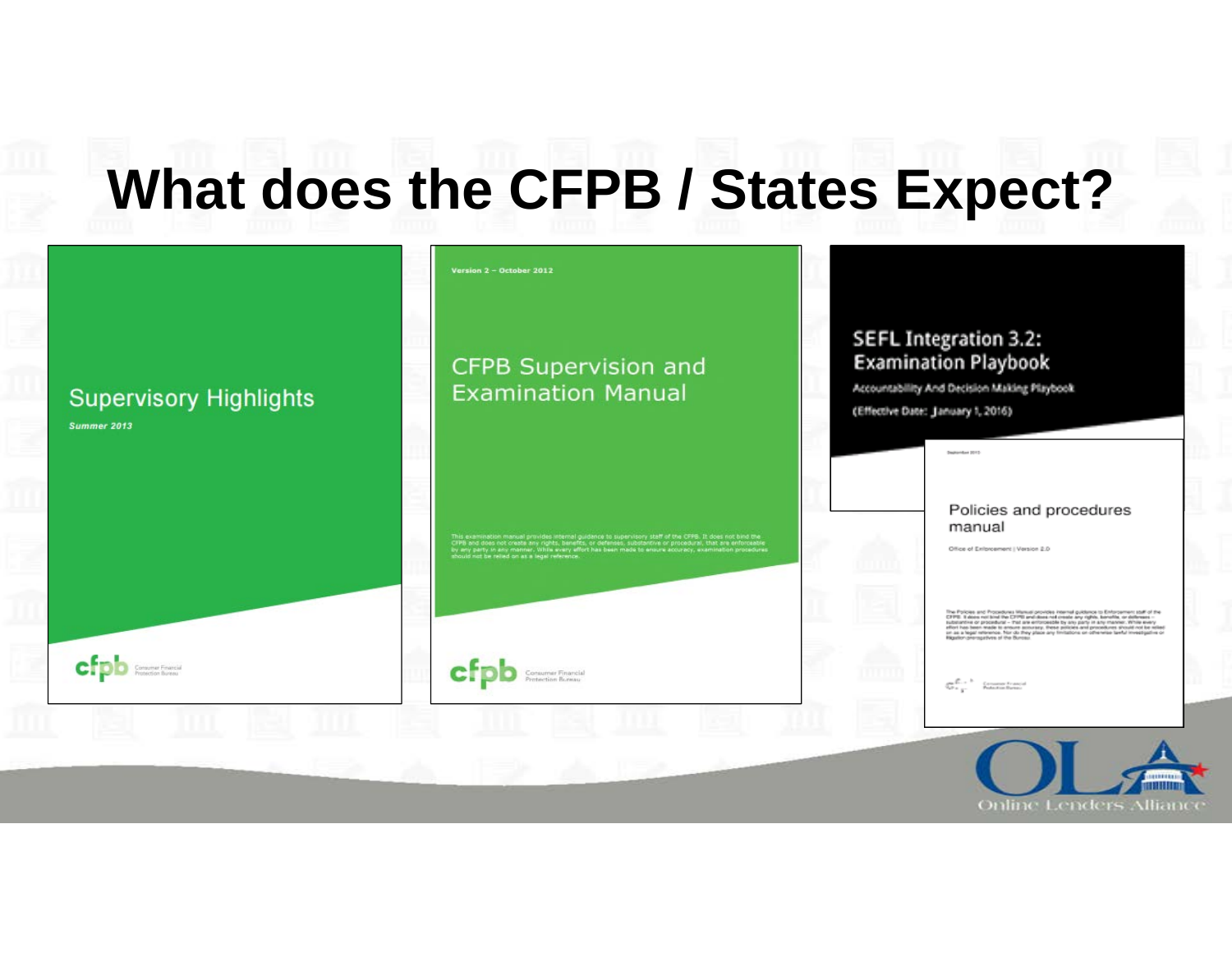#### **Questions Every Vendor Needs to be Able to Answer**

- Do you have any past or present legal action(s), administrative investigations, etc. ("legal actions") or threatened legal actions?
- Does your company have a formal compliance management system?
- Does your company have all required licenses, registrations, etc.?
- Describe your employee incentive programs?
- Do you have a complaint handling program?
- Describe your privacy and data security program?
	- Have you had any breaches?